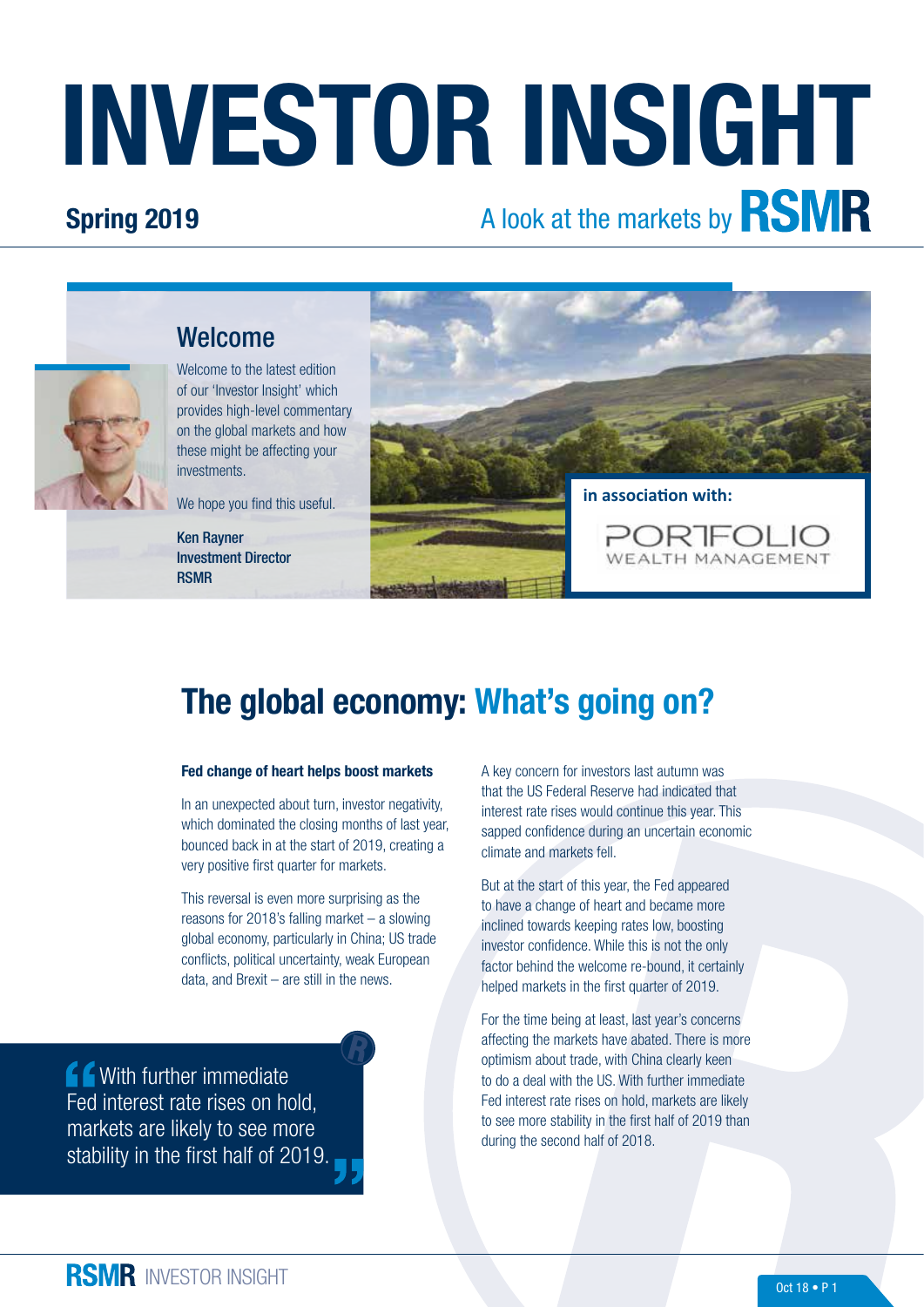

# **RSMR** The asset classes – a quick update

#### **EQUITIES**

The global economy is slowing. International Monetary Fund (IMF) growth predictions are lower and recent Purchasing Manager Index (PMI) surveys suggest a widespread contraction, covering at least Europe and China.

The IMF forecast for UK economic growth has been downgraded to 1.2% for 2019 based largely on factors associated with Brexit.

The Citygroup Economic Surprise Index, which measures if individual economic data have underperformed, or outperformed, forecasts, is at its lowest level since 2013.

Last year's market falls were, as often happens, an overreaction to negative information and investors quickly identified opportunities in the falling valuations.

First quarter 2019 figures indicate a more positive environment with global equity markets averaging an 8% rise. Many managers are more positive, despite the economic challenges.

We are generally more cautious about markets, which are unpredictable, but recognise that there is still overall global economic growth led by an expanding US economy.

For the rest of this year, if there are no market shocks, equities could simply tread water or gradually move up rather than enter a period of negative returns as during 2018.

#### **PROPERTY**

Returns from the UK commercial property market remain only moderate compared to the last few years.

Continuing uncertainty about Brexit has led many investors to reduce, or sell out, their allocations to property investments, which has put pressure on actual property values.

A disorderly 'no deal' Brexit would have negative implications for the London property market. As a result, many UK fund managers are reducing, or avoiding, Central London properties, although they continue to be supported by overseas investors as relative currency moves are in their favour due to a weaker pound sterling.

Distribution, logistics and warehouse properties remain most popular due to customer demand for last-mile and same-day delivery and click and collect but this has also increased buying prices and led to lower returns.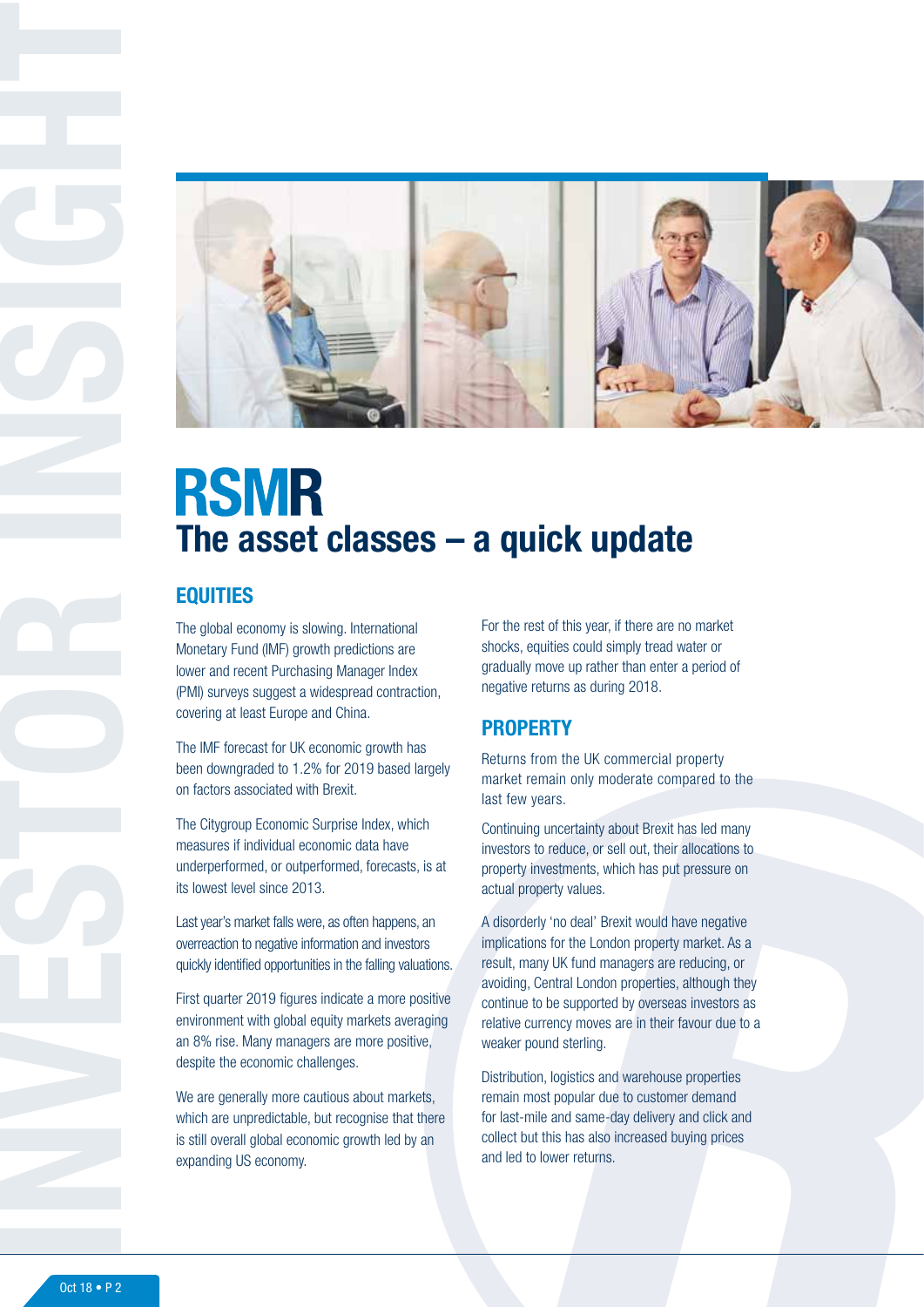Traditional high street retail continues to struggle with profit warnings and financial difficulties announced by an increasing number of companies, as Internet shopping increases in popularity, so fund managers need to be very selective.

Liquidity levels – the speed of buying and selling - within commercial property funds remain above average. This is a longer-term consequence of the EU referendum result and lower investor confidence in the property market. This may continue for some physical property funds, particularly with frustrations created by Brexit, which will affect returns for investors.

# **RSMR** Global round-up



• Estimates suggest the US government shutdown took away 0.13% of growth for each week that it lasted.

• Japanese growth in 2019 is expected to be around 0.5 to 1%.

- Weakening economic data from Germany show that it narrowly avoided falling into recession in quarter four 2018.
- Korea and Vietnam are gaining investor interest as manufacturing hubs.
- If Indian prime minster, Modi, is not returned in forthcoming elections it will have a short term negative effect on the Asian region and emerging markets.
- Both Brexit and Italy are areas of concern for investors.
- A favourable US-China trade agreement, even if it is an interim measure, can allow equities to rally further.
- China is still seeing strong domestic consumption with retail sales growth at around 10%.

**f** Weakening economic data from Germany show that it narrowly avoided falling into recession in quarter four 2018. **J**